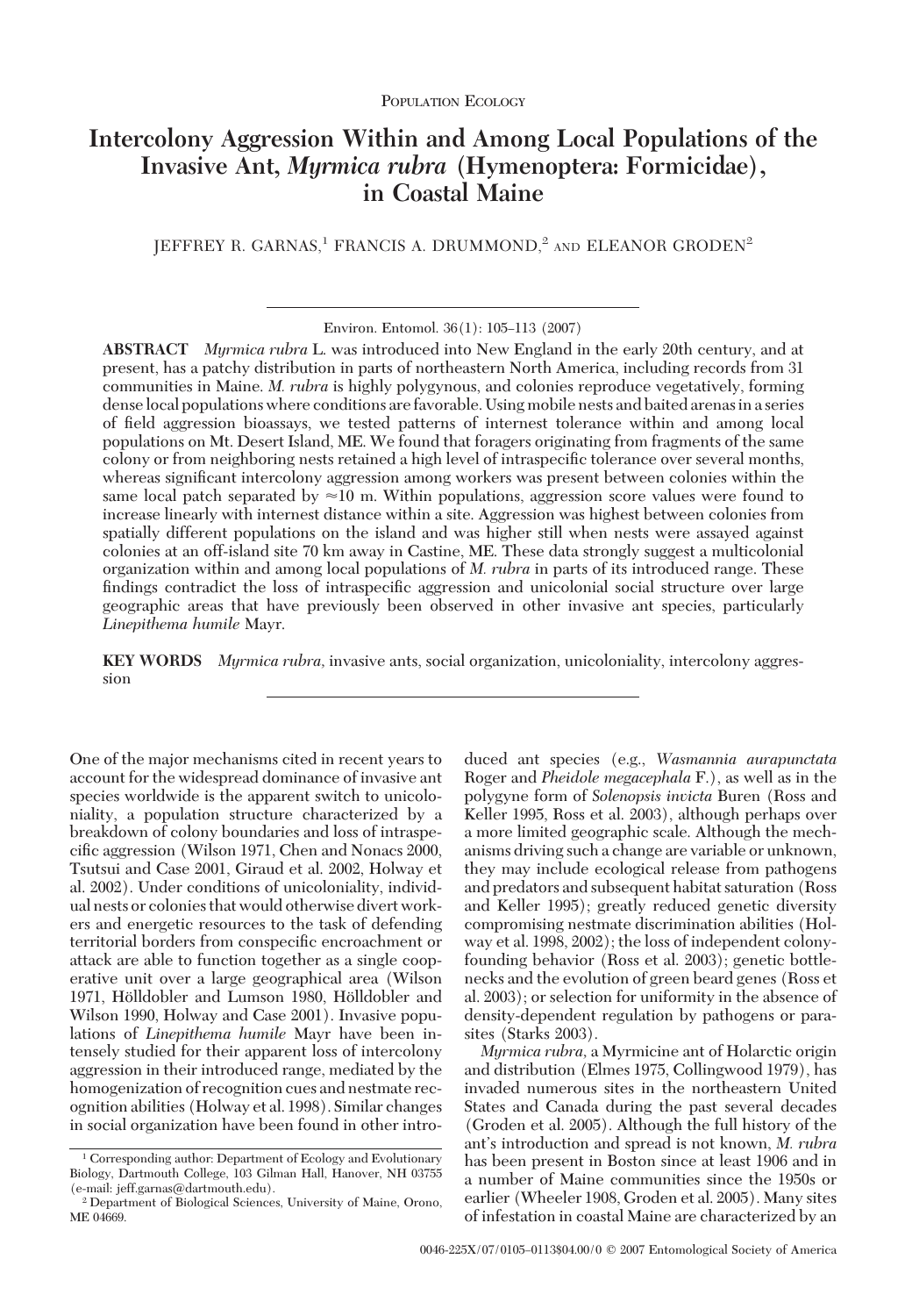| <b>Excavation</b> site | Latitude/longitude | Nest no. | Established | Workers         | Larvae          | <b>Oueens</b>  |
|------------------------|--------------------|----------|-------------|-----------------|-----------------|----------------|
| Bear Brook Pond        | 44.36218 N         |          | 29 May      | 3,400           | 850             | 27             |
| Bear Brook Pond        | 68.19676 W         | 2        | 2 July      | 1.380           | 335             | 11             |
| Old Farm Road          | 44.37341 N         |          | $27$ May    | 3.585           | 2.230           | 10             |
| Old Farm Road          | 68.19546 W         |          | 1 July      | 1.742           | 1,600           | 37             |
| Sand Beach House       | 44.33188 N         |          | $27$ May    | 2.950           | 1.175           | 15             |
| Sand Beach House       | 68.18094 W         |          | 3 July      | 2.170           | 1.250           | 16             |
| Visitors' Center       | 44.40980 N         |          | 29 May      | 2,400           | 1,300           | 30             |
| Visitors' Center       | 68.24649 W         |          | 3 July      | 2.300           | 1.685           | 11             |
| Woodchip Pile          | 44.37677 N         |          | 26 May      | 5.170           | 2.200           | 11             |
| Woodchip Pile          | 68.25679 W         | 2        | 3 July      | 5.100           | 3.500           | 19             |
| Mean $\pm$ SEM         |                    |          |             | $3.020 \pm 413$ | $1.613 \pm 278$ | $18.7 \pm 3.0$ |

All sites are within Acadia National Park, Mt. Desert Island, ME. Nests were collected during the spring and summer of 2003. No males or pupae were collected from any nests.

extremely high density of both nests and workers. *M. rubra* nests in a variety of substrates, including excavated cavities in the soil, under and within rotting wood, at the base of trees and herbaceous vegetation, under stones, in moist hummocks, and in and among leaf litter and coarse woody debris. Populations have been shown to virtually saturate a habitat, reaching a mean density of 1.4 nests/ $m^2$  in local populations (Groden et al. 2005). Workers are highly aggressive toward intruders or prey (vertebrate and invertebrate alike), occurring in great numbers and readily and repeatedly deploying a painful sting at the slightest provocation (Garnas 2004). Before these studies, little overt aggression had been observed among *M. rubra* foragers under natural conditions in its introduced range, despite the close proximity of nests and corresponding overlap in foraging areas. Given *M. rubra's* highly polygynous life history (Elmes 1975, Groden et al. 2005) (Table 1), apparent forfeiture of mating flights in favor of reproduction through colony budding (in Maine and in parts of their native range) (Elmes 1975, Elmes and Petal 1990, Seppä and Pamilo 1995, Seppa¨ and Walin 1996; also see Tsuji and Tsuji 1996), and low incidence of intraspecific aggression among foragers within heavily infested sites under natural conditions (J.R.G., unpublished data), introduced populations superficially resemble supercolonies of *L. humile* and other invasive ants cited in the literature (Passera 1994, Tsutsui and Suarez 2003). Presumed native populations of *M. rubra* exhibiting elevated levels of intercolony tolerance have been described in parts of northern Europe (Seppa and Pamilo 1995, Seppä and Walin 1996, van der Hammen et al. 2002). Such populations are characterized by localized patch dominance, high (while variable) levels of polygyny and polydomy (single colonies often span multiple nest sites), low intercolony relatedness, reproduction by colony budding, and restricted gene flow between local patches. No direct assessments of intercolony aggression or tolerance were reported in studies of these populations. In England and other parts of Europe, local patch dominance by *M. rubra* is rarely cited, although the ant is a common and widely distributed component of a more diverse community including *Myrmica, Formica,* and *Lasius* species, with which it coexists as a generally subordinate competitor across much of its range (Brian 1952, 1964, Pontin 1969, Czechowski 1985, Vepsäläinen and Savolainen 1990). Whether the mechanisms or conditions that give rise to patch saturation are similar in northern Europe and in Maine or whether the evolution of this highly successful social structure is linked with the introduction to novel habitat remains unknown.

Extensive sampling and observation have shown that *M. rubra* achieves patch dominance in infested sites in Maine (Groden et al. 2005); these populations seem to exhibit social dynamics similar to that reported in Scandinavia. Genetic assessments of kin structure and relatedness have not yet been performed in North American populations. The goal of this research was to study the hypothesis that introduced populations of *M. rubra* in Maine are "unicolonial." We define unicoloniality as it is most often applied in the invasive ant literature as the abandonment of intraspecific aggression and a breakdown of colony boundaries within local patches and/or across populations (Passera 1994, Human and Gordon 1996, Holway et al. 1998). With this definition in mind, we experimentally tested for aggression between groups of workers and colony fragments in the field.

#### **Materials and Methods**

**Field Bioassays.** Two bioassays were conducted in the field to assess internest aggression between workers within and among local populations. The first bioassay was conducted in 2003 and involved the use of mobile nests that could be transported within and between populations. Workers in the mobile ant nests were allowed to interact at baits in open arenas, with workers naturally foraging in various locations. A second bioassay, conducted in 2004, was used to assess levels of aggression within a population at varying distances along a linear transect from a supposed source nest. This assay involved setting out glass slides with a sugar bait, allowing foragers to recruit to the bait, and transporting the glass slide to a new location a given distance from the source. Interactions between the recruited foragers on the glass slide with new recruits in the new location were observed and recorded. Descriptions of the bioassays and methods of analysis follow.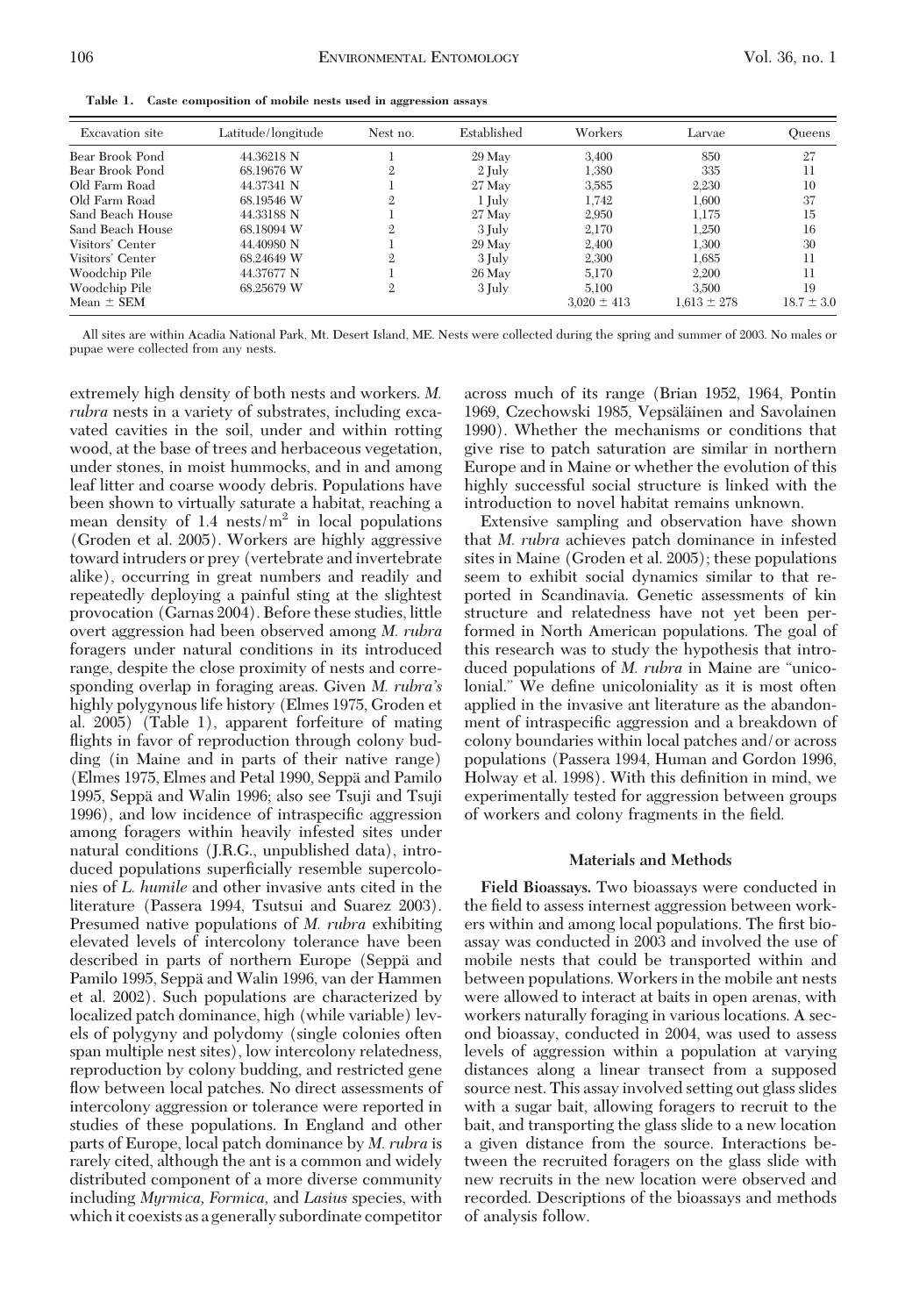**Mobile Nest Bioassays.** To test colony-level aggression between nests both within and among *M. rubra* populations, we established 10 mobile nests that we repeatedly used in internest aggression assays. We excavated nests from five sites colonized by *M. rubra* on Mount Desert Island, ME, in late May and early July 2003, taking two nests from each site. Care was taken to excavate each nestinits entirety, although given the highly polydomous habit of this species (Elmes 1975, Walin et al. 2001), each mobile nest likely comprised a fragment or satellite of an original colony. All castes were counted in the field and placed (along with several liters of original nest soil) in 9.8-liter Rubbermaid tubs. Tub sides were coated with Fluon to prevent climbing. Each mobile nest contained a representative mix of queens, brood, and workers (Table 1). We held mobile nests for 2 wk before use in aggression assays, feeding them a standard diet of 25% sucrose (by volume) and live insects. Food insects were captured locally from typical *M. rubra* habitat with a sweep net, thus providing colonies with a varied source of protein and minimizing the potential effects of acquired cuticular hydrocarbons from a single prey item, shown to inßuence nestmate recognition in some ant species (Silverman and Laing 2001). We misted nest soil weekly and provided the colonies with a constant source of water through a piece of saturated gauze.

We assayed each mobile *M. rubra* nest against conspecific foragers in the field, selecting assay sites to correspond to each of four experimental treatments. Treatments, defined as assay locations relative to the original site of excavation of each of the mobile nests, were as follows: (1) the site of excavation (testing captive colonies against former close neighbors or ex-colony fragments), (2) 10 m from the excavation site (within the same local population), (3) in the interior (center) of a noncontiguous *M. rubra* patch elsewhere on Mt. Desert Island (between 1.2 and 10.2 km from the excavation site), and (4) along the perimeter of the same noncontiguous patch (edge). The infestation edge proved difficult to pinpoint, however, and did not differ statistically from the center treatment in an analysis of variance (ANOVA;  $P = 0.97$ , Tukey's multiple comparison), although the overall ANOVA model was significant  $(F = 13.01; df = 3.45;$  $P < 0.0001$ ). Thus, data from treatments 3 and 4 were pooled for all analyses. We tested each mobile nest at each of the treatment locations within a window of a few hours to minimize behavioral variability potentially correlated with temperature or time of day. Treatment order was randomized within each block. We performed a total of 49 assays in July and August 2003. Additionally, two assay trials were performed against an off-island coastal population in Castine,ME.

**Protocol for Mobile Nest Bioassays.** We transported mobile nests among local *M. rubra* populations with as little disturbance as possible, leaving them undisturbed in a shady location for 20–30 min before beginning an aggression trial. We attached the mobile nest to a plastic (14 by 14 cm) assay arena with Tygon tubing (Fig. 1). Assay arenas had two entrances, the second opposite the entrance for the captive foragers,



**Fig. 1.** Schematic of a mobile nest. Removable wall separated captive from local foragers until sufficient numbers of each (10–25) recruited to the arena.

thus allowing access to *M. rubra* foragers from the habitat. A removable wall of Fluon-coated plastic was fit across the center of the arena, and a small  $(1 \text{ cm}^2)$ piece of gauze soaked in 50% sucrose solution was placed on either side as bait. This allowed both the mobile nest foragers and local foragers ("local foragers" refers to those ants recruiting from the habitat, most likely from one or more neighboring colonies or satellite nests) to recruit to the arena without mixing before the start of a timed trial. Once 10 foragers had arrived on each side of the central wall ( $\approx$ 2–5 min), the wall was gently removed, and the assay observations were begun. Assays were conducted for a total of 10 min, and a suite of behaviors associated with aggression (Table 2) along with feeding and recruitment rates were quantified during each of five consecutive 2-min intervals.

The number of mobile nest foragers and local foragers were counted at the beginning of the assay, and the total number of ants entering the arena through the Tygon tube was recorded for each 2-min period by a second observer. We subtracted this number from the total number of ants in the arena (also counted per 2-min period) to later calculate local forager recruitment per interval. Mobile nest and local forager recruitment was comparable across trials. We quantified behaviors in the aggression assays in categories modeled after protocols defined by de Vroey and Pasteels (1978) and de Vroey (1980) for the assessment of *M. rubra's* behavior during interspecific conflict during laboratory studies (Table 2). Some behaviors were difficult to observe in the field and were dropped from the protocol (e.g., mandible opening, gaster dragging, or vibration).

**Glass Slide Distance Bioassays.** In 2004, a sugar bait technique was used to describe the spatial pattern of intraspecific aggression within an infested area. This bioassay was designed to determine the aggressive response between worker ants recruited to and dominating a food source from a given foraging territory and workers from another foraging territory encountering food and "foreign" defending ants.

The bioassay was carried out on three dates (1 July, 12 July, and 10 August 2004) in Acadia National Park at the "Woodchip Pile"site (see Table 1). The method consisted of deploying a sugar bait on the ground at various ßagged distances along a linear transect across the infested area. The bait was a 2-cm-square, triplelayer cotton gauze soaked in a 25% (by volume) sugar solution placed on a 6 by 10-cm glass plate. Ant re-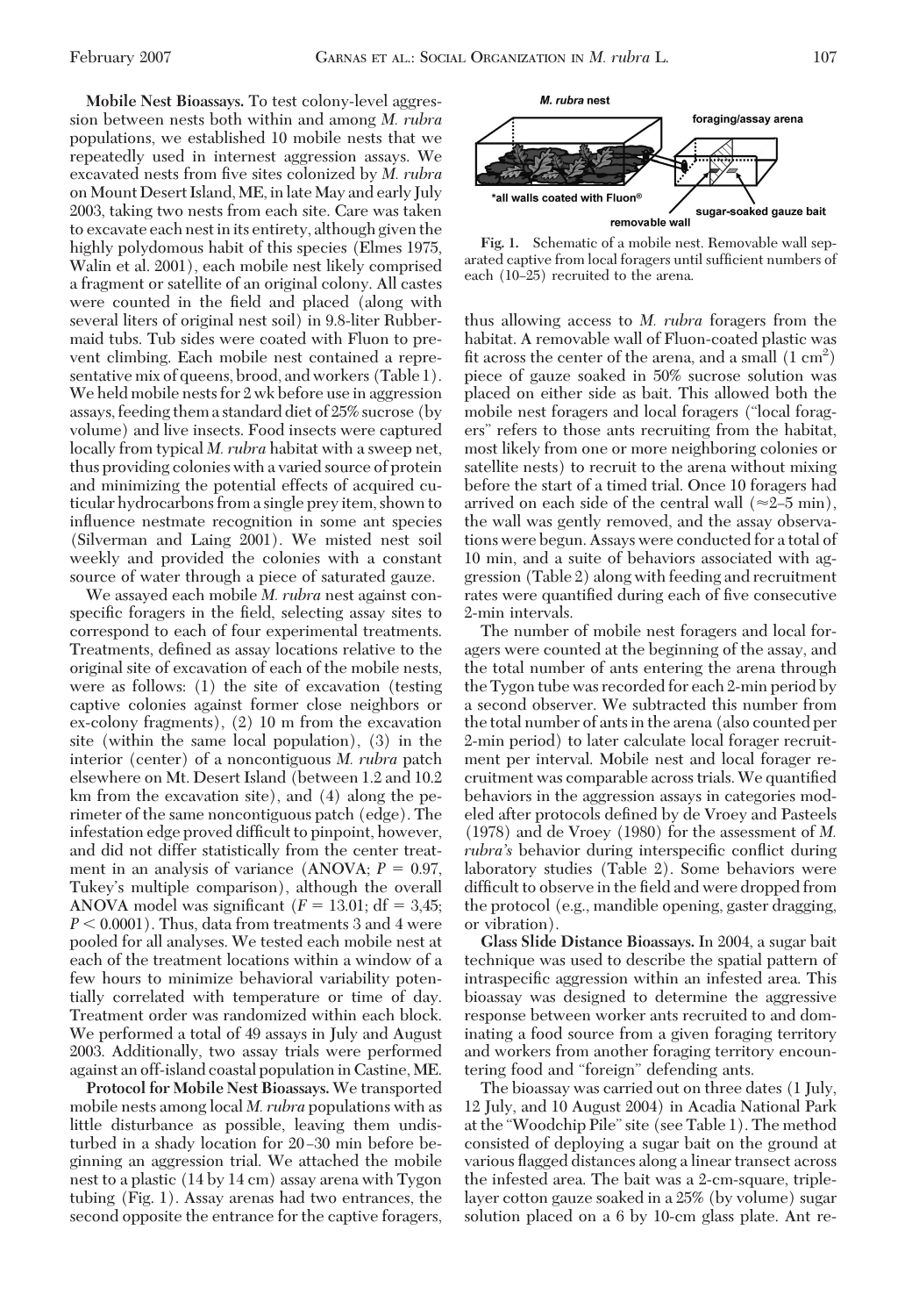**Table 2. Behavioral classification of aggression between foragers in arena bioassays**

| Behavior <sup>a</sup> | Weighting factor | Description                                                                                        |  |  |
|-----------------------|------------------|----------------------------------------------------------------------------------------------------|--|--|
| NA<br>Antennation     |                  | Nonaggressive behavior scored each time one ant passed its antennae<br>over the cuticle of another |  |  |
| Attack/threat         |                  | Lunging, mandibles open, irrespective of physical contact                                          |  |  |
| Grasping              |                  | Biting, grasping with mandibles; often for extended periods                                        |  |  |
| Carrying              |                  | Lifting with mandibles, carrying about arena <sup><math>c</math></sup>                             |  |  |
| Fighting/stinging     |                  | Grappling, gaster flexion, stinging, rolling about arena                                           |  |  |

Weighting factor used in the calculation of total aggression score (see text for details).

*a* Escape/avoidance behavior and trophallaxis (social feeding) were also quantified but were exceedingly rare and therefore were not included in analyses. *<sup>b</sup>* Prolonged antennation can be considered a low-level aggressive behavior, indicative of non-nest odor recognition (Holway et al. 1998,

Tsutsui et al. 2000). In *M. rubra* trials, behavior was characteristically brief and occurred between nestmates and non-nestmates with approximately equal frequency. *<sup>c</sup>* Characteristic posture in social versus agonistic context (e.g., nest moving, tandem running; see Abraham and Pasteels 1980) was not

observed. Carrying was unambiguously aggressive in our assays.

NA, not applicable.

cruitment to the bait was allowed until 20-25 workers settled to feed. A cardboard box top (5.5 by 5.5 cm) was placed over the glass plate with minimal disturbance to the feeding ants. The plate, with ants shielded from visual stimuli, was moved to a new location along the transect, ranging from  $\leq 1$  (control) to 144 m away from the point of initial recruitment. At the new location, the glass plate containing the bait was placed on the ground and the cover was removed. The bait was observed with a  $\times$ 4 magnifying glass until the first worker from the new location encountered the bait with the feeding ants from the original location. At this point, a stop watch was started and for 5 min the following behavioral interactions were recorded: number of antennations, attacks/threats, grasping, carrying, and fighting/stinging (Table 1). After the 5-min bioassay, the ants and bait were disposed of in soapy water, and a new bait with ants from another location was deployed along the transect. Glass slides that resulted in apparent disturbance to the occupying foragers (rapid movement and threat displays) when moved were discarded from use in an aggression assay. At the completion of the bioassays, the ßagged transects were measured so that the distances between all bioassaylocations were ascertained. On each date, a different linear transect direction was randomly selected for bioassay. The number of paired aggression bioassays conducted along a transect on each date was 25, 14, and 27, respectively.

**Scoring Aggression.** Aggression assays were scored as the maximum level of aggression reached by any two ants during the trial (de Vroey 1980, Obin 1986, Obin and Vander Meer 1988, Tsutsui et al. 2000). We calculated an index of whole colony response from weighted counts of each behavior using the following formula:

Aggression score  $= (1 \times$  Attacks)

$$
+ (2 \times \text{Grasping}) + (2 \times \text{Carrying})
$$

 $+$  (3  $\times$  Fights)

This hierarchy of behaviors is similar to that used by de Vroey (1980). Attack/threat behaviors represented the lowest level of aggression, occurring occasionally between nestmates as well as non-nestmates. Grasping and carrying behaviors were also classified as aggressive, falling above threat behavior on the continuum. Because carrying and grasping could (and did) evolve into one another during the course of the assay trials, both were considered equivalent in terms of aggressive level. Fight behavior was the most aggressive and was weighted accordingly. It was noted during assay trials that the number of interactions between ants in the arenas was generally higher when overall aggression was highest; for this reason, we chose not to standardize aggression score by the overall number of interactions (which would tend to under-represent whole colony aggression). Instead, we tested all treatment effects using the number of antennations (a proxy for interaction frequency) as a covariate in our early analyses to test whether this variable had relevant explanatory power. However, antennation was found to be uncorrelated with aggression score (Pearson  $r = -0.04$ ,  $P = 0.78$ ) and was subsequently dropped from the analyses in favor of the more parsimonious ANOVA.

**Data Treatment and Analyses.** ANOVA was used in hypothesis testing for the mobile nest bioassays. A square-root transformation of the dependent variable (aggression scores or behavioral counts) was used to meet the assumptions of normality and homogeneity of error variance. Where appropriate, Tukey's adjustments for multiple comparisons were made (Miller 1985). Owing to the somewhat unpredictable nature of recruitment among foragers from the mobile nests and to the difficulty in locating edge habitat, it was not always possible to execute all treatments in a single day using a given mobile nest. Tests were initially run using an incomplete block design with each mobile nest and site as a block, but because no significant block effects were detected, the remainder of ANOVA testing was run using only assay location (treatment) as a factor in a completely randomized design.

Preliminary model exploration using a variety of temperature and weather parameters—site of assay, mobile nest, date, and time of day—revealed no significant trends, suggesting that the treatments themselves were the major cause of variation. Analysis of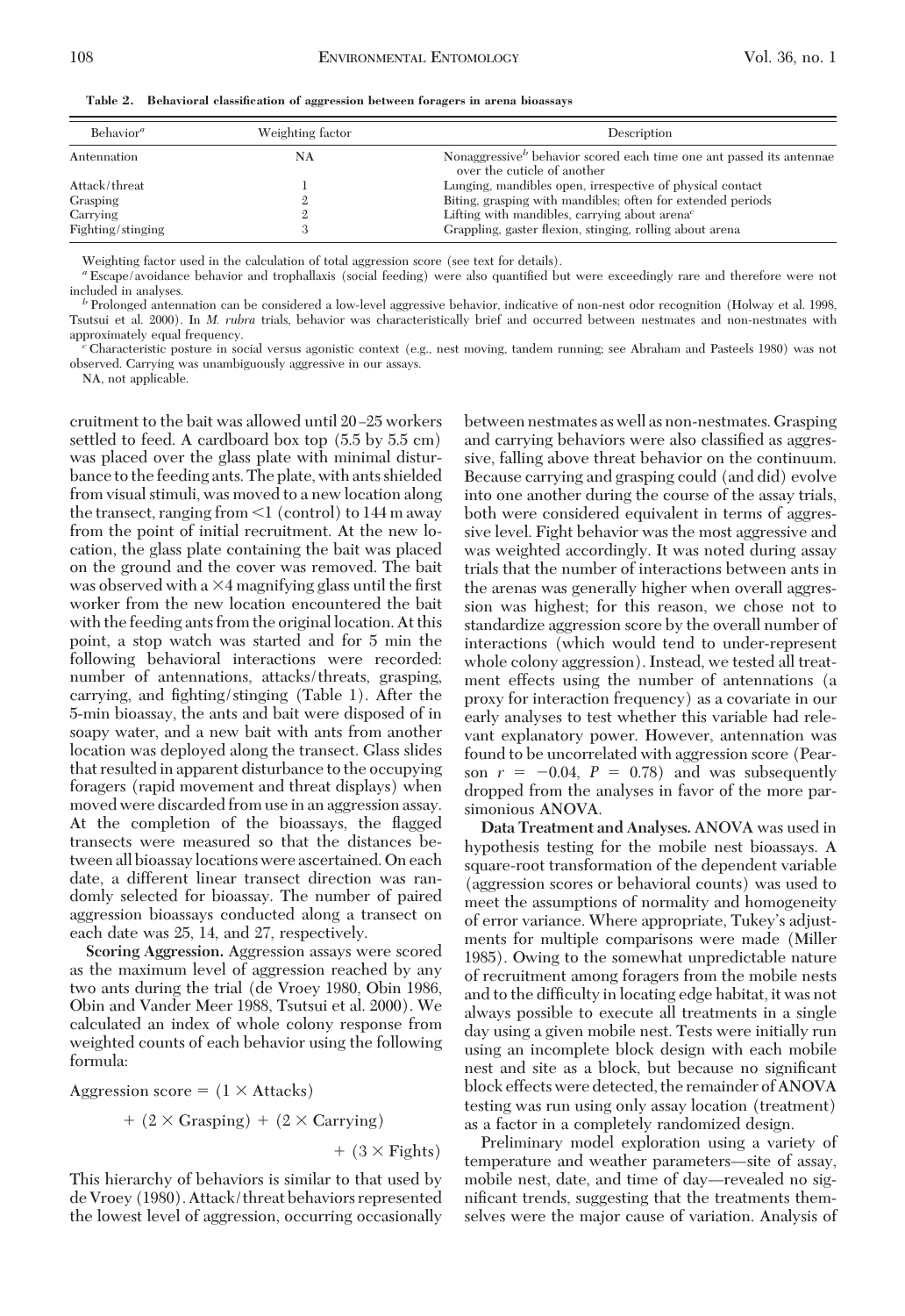|                    | Treatment location relative to ES of mobile nest |                                      |                                              |                            |                                 |  |  |
|--------------------|--------------------------------------------------|--------------------------------------|----------------------------------------------|----------------------------|---------------------------------|--|--|
| <b>Behaviors</b>   | ES<br>$(n = 12)$                                 | $10 \text{ m from}$<br>ES $(n = 13)$ | Different population on<br>island $(n = 24)$ | Off-island<br>site $(n=2)$ | Test statistic                  |  |  |
| Attack/threat      | $4.4 \pm 1.7^{\rm A}$                            | $22.2 \pm 8.2^{\rm B}$               | $35.3 \pm 3.4^{\circ}$                       | $88.5 \pm 4.5$             | $F_{2.46} = 19.4, P \le 0.0001$ |  |  |
| Grasping           | $0.6 \pm 0.3^{\rm A}$                            | $5.4 \pm 1.9^{\rm A}$                | $9.0 \pm 1.8^{\rm B}$                        | $19.5 \pm 1.5$             | $F_{2,46} = 12.8, P \le 0.0001$ |  |  |
| Carrying           | $3.6 \pm 1.4^{\rm A}$                            | $11.6 \pm 5.1^{\rm B}$               | $21.5 \pm 3.2^{\rm B}$                       | $43.5 \pm 2.5$             | $F_{2,46} = 11.8, P \le 0.0001$ |  |  |
| Fighting/stinging  | $0.0 \pm 0.0^{\rm A}$                            | $0.2 \pm 0.1^{AB}$                   | $0.5 \pm 0.2^{\rm B}$                        | $5.5 \pm 0.5$              | $F_{2,46} = 4.5, P = 0.016$     |  |  |
| Aggression score   | $12.8 \pm 5.0^{\circ}$ A                         | $56.7 \pm 20.6^{\rm B}$              | $97.9 \pm 10.2^{\circ}$                      | $231.0 \pm 14.0$           | $F_{2,46} = 19.8, P \le 0.0001$ |  |  |
| Maximum aggression | $1.2 \pm 0.3$                                    | $2.0 \pm 0.2$                        | $2.4 \pm 0.1$                                | $3.0 \pm 0.0$              | $R_s$ = +0.66, $P \le 0.0001$   |  |  |

**Table 3. Results (mean SEM) of mobile nest bioassays**

Superscripted letters indicate statistical differences between groups (Tukey's multiple comparisons,  $P = 0.05$ ). Data from the off-island site are presented but are not included in statistical analyses because of low sample size.

ES, excavation site.

covariance (ANCOVA) was also used, with the number of antennations and recruitment rate as covariates, to test for the contribution of overall interaction frequency in the observed aggression score treatment differences, but these covariates were not significant and were dropped. We also determined the maximum aggression value for each of the assays and performed a Spearman's rank correlation analysis between maximum aggression and the ranked distance from the site of excavation for each corresponding treatment. All means are reported  $\pm$ SE. Models and tests were performed using Systat for Windows, version 11.00.01 (Systat Software 2004).

We analyzed data from the glass slide distance bioassays using a randomization Monte Carlo Mantel test (Mantel 1967) between the paired aggression score matrix and the distance matrix (distances between locations involving aggression bioassays) to determine whether a significant linear correlation (*r*) existed between aggression index and distance among locations. The Mantel test is robust to nonindependence among replicates; because forager aggression at each point along each linear transect cannot be considered to be independent, a key assumption of linear regression is violated, and traditional parametric tests cannot be used. The tests were computed using PC-ORD software (PC-ORD; MjM Software Design 1999) using 1000 permutations.

## **Results**

**Aggression Scores and Behavioral Interactions.** Aggression scores between mobile *M. rubra* nest foragers and undisturbed natural foragers differed significantly by treatment location relative to the excavation site of each mobile nest (Table 3). At the excavation site, where mobile colonies were tested against their former close neighbors or ex-colony fragments, there was very low aggression, although aggression scores did vary somewhat across trials. Aggression score increased at 10 m from the site of excavation and was highest when nests were assayed against different populations.

The frequency of specific aggressive behaviors also varied by treatment (Table 3). Escape/avoidance behavior (data not shown), while viewed as low-level aggression by some researchers (Holway et al. 1998, Suarez et al. 1999, Tsutsui et al. 2000), was extremely rare (two instances in 51 assays) and so was not included in the analysis. Carrying behavior was nearly absent at the excavation site, although it was more common at both the 10-m and pooled distinct population treatments. Aggression, when present, was generally dominated by grasping behavior, and no fighting/stinging was observed at the site of excavation. In contrast, attacks, grasping, and carrying were common in the 10-m and distinct population treatments, with fighting/stinging behavior occurring at relatively low levels.

The data from the two trials conducted in August 2003 testing mobile nests against a coastal "off-island" *M. rubra* population are treated separately in the analysis because the small sample size limits our ability to make statistical comparisons. Nonetheless, results from these two assays were quite distinct from those obtained when testing mobile *M. rubra* nests anywhere on Mt. Desert Island. Both were characterized by extremely high levels of aggression; compared with the Mt. Desert Island treatments, counts of aggressive behavior are higher for all categories. While fighting/ stinging was nearly absent on the island within a site and at low levels during assays from the different population treatments, the mean count of fight behaviors during the two off-island trials was statistically distinct from all other treatment using Tukey's multiple comparisons during exploratory analysis. Grasping, carrying, and attacks were also considerably more frequent during offsite trials

**Maximum Aggression by Assay Location.** The mean maximum aggression score between any two individual ants during an assay was lowest in the excavation site trials and increased with distance corresponding to each treatment. A significant Spearman's correlation exists between maximum aggression value and treatment number ranked by distance from the site of excavation (Table 3). Given that both off-island trials were skewed toward fight behavior, the maximum aggression mean of 3 falls substantially above any of the on-island treatments, although, again, the  $n = 2$ sample size did not warrant pairwise analyses.

**Aggression by Distance Within a Local Population.** Glass slide assays of aggression between individuals along a transect within a local population revealed significant positive correlations between aggression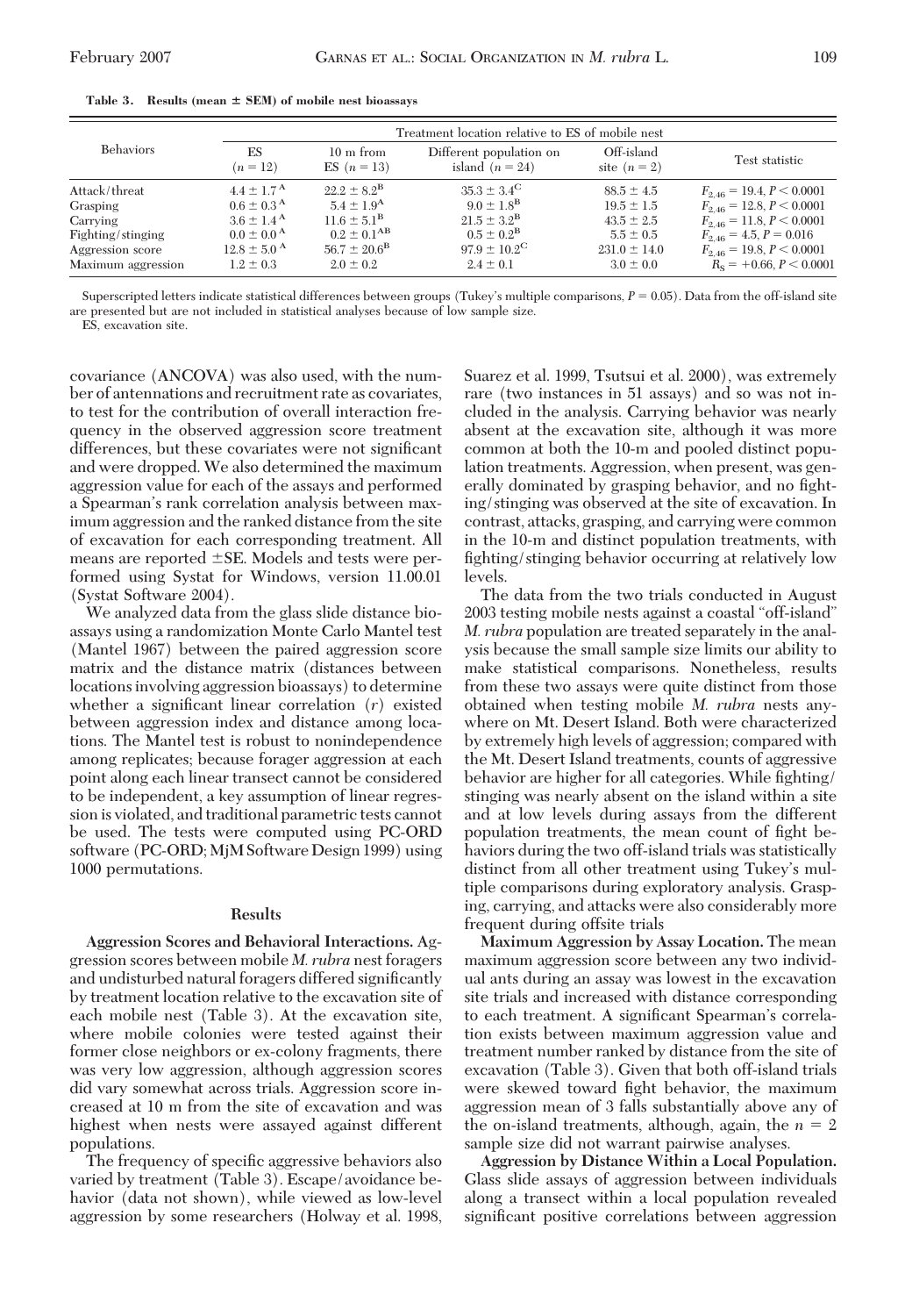

**Fig. 2.** Aggression scores at baits as a function of distance between foragers' colony of origin in the glass slide experiment, 2004. Data analyzed using Mantel test; 1 July:  $r =$  $+0.781, P < 0.001$ ; 12 July:  $r = +0.727, P = 0.007$ ; 10 August:  $r = +0.0.864$ ,  $P < 0.001$ . When data are pooled over the three dates, there is a significant correlation coefficient of  $r =$  $+0.808$  ( $P < 0.001$ ).

index and distance on each of the three assay dates (1 July:  $r = +0.781, P < 0.001$ ; 12 July:  $r = +0.727, P =$ 0.007; 10 August:  $r = +0.864, P < 0.001$ ) and for data pooled over all dates  $(r = +0.808, P < 0.001)$ , with the aggression index increasing over the transect distances (Fig. 2). As with the mobile nest trials, aggression between foragers from the same and/or closely neighboring colonies was characteristically low. Aggression began to increase between foragers separated by  $\approx 20$ m and increased linearly with distance up to 144 m.

## **Discussion**

The results of this study show that *M. rubra* populations on Mt. Desert Island, ME, are not unicolonial. Despite its complex polydomous colony structure, high nest densities, and low levels of observable conflict between foragers within sites of infestation under natural conditions, intercolony aggression is present both within and among local *M. rubra* populations. Furthermore, aggression between colony pairings is positively correlated with the distance that separates them within a population.Whether such patterns arise out of genetic differences between colonies within a site, variability in hydrocarbon signature mediated by environmental or resource heterogeneity, or a combination of these and other factors awaits further research. Strong relationships between physical and genetic distance have been shown to exist in some ant species (Bourke and Franks 1995, Pirk et al. 2001), although as an introduced species, it is likely that some of *M. rubra's* allelic diversity has been lost through the founder effect (F.A.D. and K.S. Schonrogge, unpublished data).

The presence of aggression within a local patch differs from other invasive ant systems, including invasive populations of *L. humile* and the polygyne form of *S. invicta* (Porter and Savignano 1990, Holway et al. 1998). In contrast, we found strong support for the existence of a multicolonial structure within *M. rubra* populations in coastal Maine. Mobile *M. rubra* nests were found to be tolerant of close neighbors and/or to fragments of their former colony. Tolerance was maintained throughout the season, despite the fact that mobile nests were reared separately from their undisturbed counterparts for several months. The longevity of this response does not preclude environmental regulation of colony recognition cues but does suggest the importance of endogenous factors. Stuart and Herbers (2000) compared colony aggression in monogynous/ monodomous versus primarily polygynous/polydomous populations of *Temnothorax longispinosis* and found that genetically controlled cues for nestmate recognition were more important when colonies occupied multiple nests. The authors concluded that heavy reliance on exogenous regulation of colony odor would result in a high error rate/misdirected aggression between polydomous satellite nests, because even adjacent nest sites are likely to experience subtle variations in the environment. Similarly, research on *S. invicta* and *L. humile* has confirmed that nestmate recognition cues are heritable but that exogenous factors such as diet can alter the hydrocarbon profile of a nest or colony, and with it, behavior (Obin and Vander Meer 1988, Vander Meer et al. 1990, Silverman and Laing 2001, Suarez et al. 2002). Further research on kin structure and the genetics of nestmate recognition, along with the potential regulatory contribution of subtle variations in diet composition or microhabitat characteristics, is necessary in invasive *M. rubra* populations to help explain these complex dynamics.

Much of the current theory surrounding the ecological and genetic preconditions for the appearance of unicoloniality has been formed in the context of ant invasions, because this social structure seems to be integral to the widespread ecological success of such species. A loss of genetic diversity at nestmate recognition loci subsequent to introduction and the selection for common alleles under relaxed ecological constraints (e.g., the shedding of pathogens and/or parasites from the native range, allowing for greater proximity of nests) have been suggested as important factors driving observed patterns in *L. humile* (Passera 1994, Ross et al. 1996, Starks et al. 1998, Tsutsui et al. 2000, Giraud et al. 2002). Unicolonial populations have been described as an alternative social form in *M. rubra,* particularly in the northern regions of its native range, although the mechanisms leading to its expression are potentially distinct as an introduced invader (Seppa¨ and Pamilo 1995, Seppa¨ and Walin 1996, Pedersen and Boomsma 1999, Walin et al. 2001). Van der Hammen et al. (2002) describe a linear succession in *Myrmica* ants in a stable habitat toward "low-relatedness supercolonies"that are stable in time and capable of saturating a local habitat. The authors presented a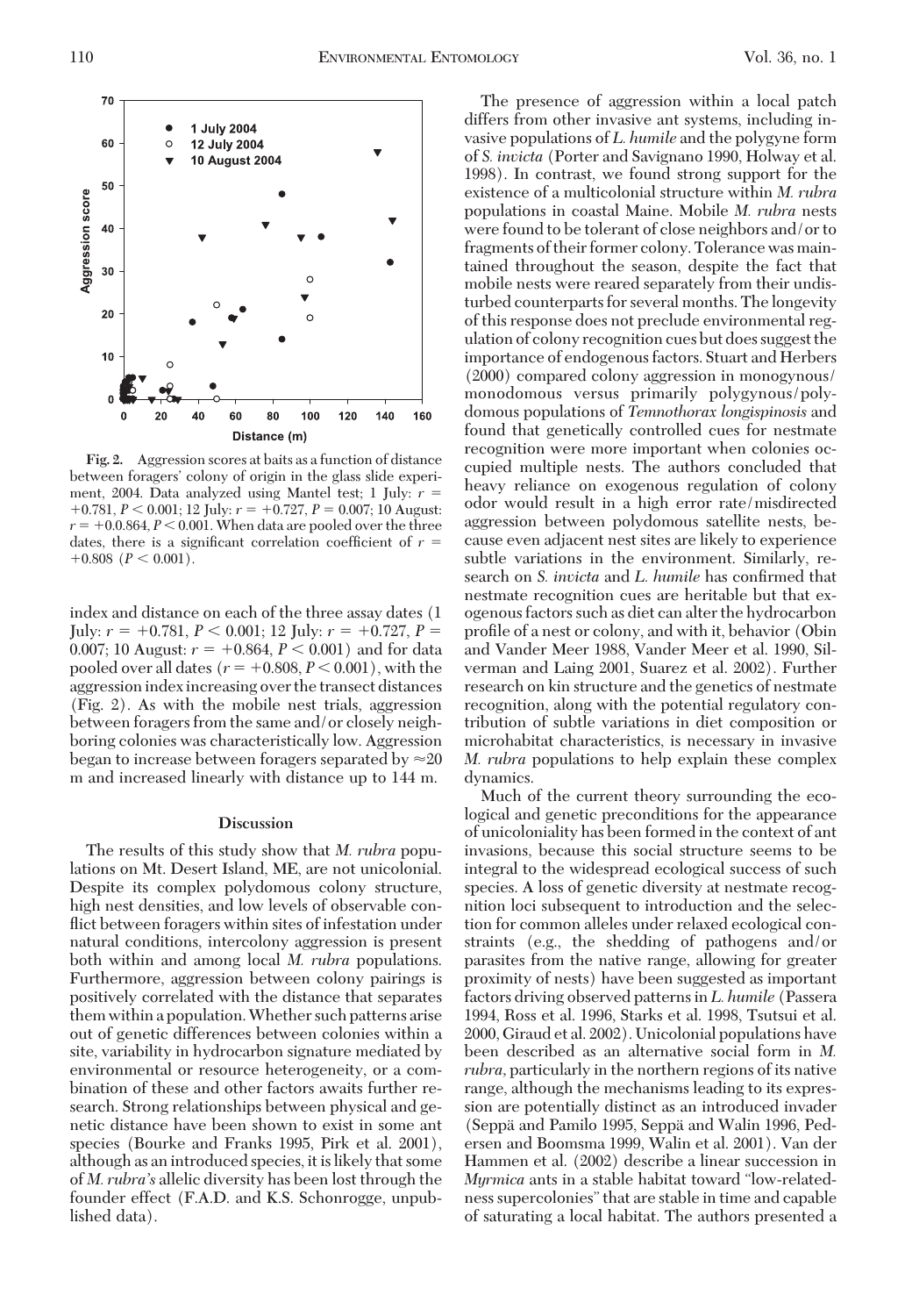hypothetical progression from a single-queen foundation in a high-quality, novel patch to a stage characterized by excessive inbreeding and the production of sterile, diploid males. Next, they predicted an intermediate stage of rapid reproduction through budding, moderate relatedness, and reduced inbreeding caused by rare immigration of males (or gynes) from different populations. This is followed by effective unicoloniality, with near-zero relatedness and accompanied by high-density habitat saturation. While as yet circumstantial, indigenous *Myrmica* populations with predicted kin and colony structure have been identified in northern Europe and corroborate this progression (Seppa¨ 1996, van der Hammen et al. 2002). The authors speculate that the process of convergent selection (for similar colony odor/identifying cues) within long-lived, uniform sites could drive populations toward conditions with very low relatedness and a breakdown of colony borders within a site. Although low relatedness and high nest and colony density may correspond to habitat saturation and ecological dominance and/or success, no direct assessments of intercolony aggression are provided in this body of research, and it remains untested (or unreported) whether such populations conform to the definition of unicoloniality as defined by the true loss of intraspecific aggression.

Many of the characteristics of *M. rubra* colony and kin structure in such "low-relatedness supercolonies" are in evidence within invasive populations in Maine. The significantly higher aggression exhibited by colonies from different local populations in our study is apparently consistent with the discovery of *Myrmica* aggregations with comparatively high levels of genetic substructure between patches (Seppa and Pamilo 1995, van der Hammen et al. 2002). Although we have no direct estimates of genetic divergence between infestations, our observation of reproduction by colony budding and the limited dispersal of reproductives between sites is consistent with such observations. Interestingly, the starting point of the creation of a unicolonial population or patch, according to van der Hammen et al. (2002), is an introduction to a novel patch, although in this case, still within the native distributional range of the insect.

Several possibilities exist to reconcile the existence of a certain level of aggression within a site with *M. rubra's* observed ecological dominance and habitat saturation in Maine. First of all, aggression at the 10-m site was moderate and highly variable, suggesting that an infestation may comprise a few large colonies or that now distinct colonies originated as fragments of the same large colony and retain some mutual tolerance/recognition. Also, food may not be limiting in the habitat (at least during the years in which the ant has been actively studied), which could potentially facilitate passive coexistence. Abundant homopterans provide food to the worker force (Garnas 2004) and may encourage vertical foraging, also reducing spatial overlap of territories (Davidson 1998). Czechowski (1984) noted a seasonal expansion of satellite nests in the spring and a concomitant increase of overt aggression in the habitat. In Maine, aggression was apparently temporally stable under seminatural experimental conditions, although it is likely that there are times during the year when the natural encounter rate would increase, such as during mating or during the seasonal expansion of satellite nests (Czechowski 1985, Garnas 2004). Also, because our research documented relatively low-intensity aggression on the whole (resulting in few, if any, casualties), it could be that moderate to low levels of aggression have little impact on colony spatial dynamics. While aggressive behaviors undoubtedly represent some cost in terms of foraging efficiency (if not worker mortality), a carbohydrate surplus (from nectar or homopteran exudates) could potentially subsidize the workers with energy beyond what is necessary for brood production. As such, minimal levels of aggression may have little measurable impact on population dynamics (Davidson 1998, Holway 1998). It is not difficult to imagine that the benefits of effective territoriality and virtual exclusion of native ant competitors from entire patches of habitat could far outweigh any costs of limited intercolony aggression among wandering foragers. Although not devoid of intraspecific aggression, each *M. rubra* infestation may function as a cohesive, essentially cooperating unit. By whatever mechanism this is maintained, it seems to be a highly successful strategy, at least in the short term.

### **Acknowledgments**

The authors thank D. Manski, B. Connery, and J. Hazen-Connery at Acadia National Park for help and support with this project, A. Francoeur for indispensable help identifying *Myrmica* and other ant species, and S. Cover for sharing expertise and facilitating access to the Harvard University ant collection. This project was supported by a grant from the National Park Service at Acadia National Park and the Maine Agriculture and Forestry Experiment Station (MAFES Publication 2911).

#### **References Cited**

- **Abraham, M., and J. M. Pasteels. 1980.** Social behaviour during nest-moving in the ant *Myrmica rubra.* Insectes Soc. 27: 127-147.
- **Bourke, A.F.G., and N. R. Franks. 1995.** Social evolution in ants. Princeton University Press, Princeton, NJ.
- **Brian, M. V. 1952.** The structure of a dense natural ant population. J. Anim. Ecol. 21: 12–24.
- **Brian, M. V. 1964.** Ant distribution in a Southern English heath. J. Anim. Ecol. 33: 451–461.
- **Chen, J. S., and P. Nonacs. 2000.** Nestmate recognition and intraspecific aggression based on environmental cues in Argentine ants (Hymenoptera: Formicidae). Ann. Entomol. Soc. Am. 93: 1333-1337.
- **Collingwood, C. A. 1979.** The Formicidae (Hymenoptera) of Fennoscandia and Denmark. Fauna Entomol. Scand. 8:  $1 - 174.$
- Czechowski, W. 1984. Colony fission and intraspecific contests in *Myrmica laevinodis* Nyl. (Hymenoptera: Formicidae). Ann. Zool. 28: 99-109.
- **Czechowski, W. 1985.** Competition between *Myrmica laevinodis* and *Lasius niger* (Hymenoptera: Formicoidea). Ann. Zool. 39: 153-173.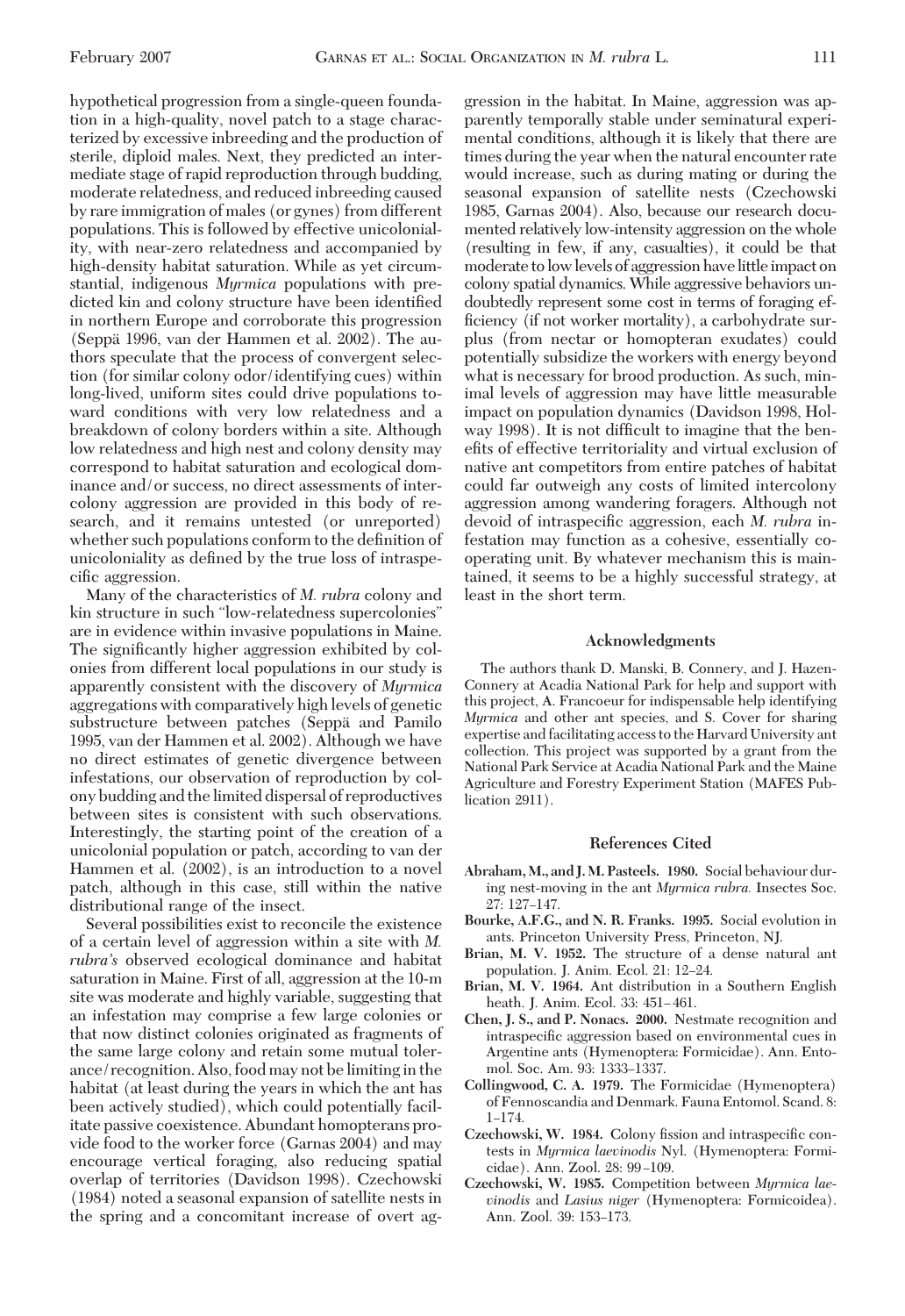- **Davidson, D. W. 1998.** Resource discovery versus resource domination in ants: a functional mechanism for breaking the trade-off. Ecol. Entomol. 23: 484-490.
- **de Vroey, C. 1980.** Mesure de lÕagressivite chez *Myrmica rubra* (*M. laevinodis, Formicidae*). Biol. Behav. 5: 37–46.
- **de Vroey, C., and J. M. Pasteels. 1978.** Agonistic behaviour of *Myrmica rubra* L. Insectes Soc. 25: 247-265.
- **Elmes, G. W. 1975.** Population studies on the genus *Myrmica* (Hymenoptera, Formicidae), with special reference to Southern England. PhD thesis, University of London, London, UK.
- **Elmes, G.W., and J. Petal. 1990.** Queen number as an adaptable trait: evidence from wild populations of two red ant species (Genus *Myrmica*). J. Anim. Behav. 59: 675-690.
- Garnas, J. R. 2004. European fire ants on Mount Desert Island, Maine: population structure, mechanisms of competition, and community impacts of *Myrmica rubra* L. (Hymenoptera: Formicidae). MA thesis, University of Maine, Orono, ME.
- **Giraud, T., J. S. Pedersen, and L. Keller. 2002.** Evolution of supercolonies: the Argentine ants of Southern Europe. Proc. Natl. Acad. Sci. U.S.A. 99: 6075-6079.
- **Groden, E., F. A. Drummond, and J. R. Garnas. 2005.** Distribution of an invasive ant, *Myrmica rubra* (L.) (Hymenoptera: Formicidae), in Maine. J. Econ. Entomol. 98: 1774-1784.
- **Holway, D. A. 1998.** Effect of Argentine ant invasions on ground-dwelling arthropods in northern California riparian woodlands. Oecologia (Berl.) 116: 252-258.
- **Holway, D. A., and T. J. Case. 2001.** Effects of colony-level variation on competitive ability in the invasive Argentine ant. Anim. Behav. 61: 1181-1192.
- **Holway, D. A., L. Lach, A. V. Suarez, N. D. Tsutsui, and T. J. Case. 2002.** The causes and consequences of ant invasions. Annu. Rev. Ecol. Syst. 33: 181-233.
- **Holway, D. A., A. Suarez, and T. Case. 1998.** Loss of intraspecific aggression in the success of a widespread invasive social insect. Science 282: 949-953.
- **Ho¨lldobler, B., and C. J. Lumson. 1980.** Territorial strategies in ants. Science 210: 732–739.
- **Ho¨lldobler, B., and E. O. Wilson. 1990.** The ants. Harvard University Press, Cambridge, MA.
- **Human, K., and D. Gordon. 1996.** Exploitation and interference competition between the invasive Argentine ant *Linepithema humile,* and native ant species. Oecologia (Berl.) 105: 405-412.
- **Mantel, N. 1967.** The detection of disease clustering and generalized regression approach. Cancer Res. 27: 209-220.
- **Miller, R. 1985.** Multiple comparisons, pp. 679-689. In S. Kotz and N. L. Johnson (eds.),. Encyclopedia of statistical sciences. Wiley, New York.
- **Obin, M. S. 1986.** Nestmate recognition cues in laboratory and field colonies of *Solenopsis invicta* Buren (Hymenoptera: Formicidae): effect of environment and the role of cuticular hydrocarbons. J. Chem. Ecol. 12: 1965–1975.
- **Obin, M. S., and R. K. Vander Meer. 1988.** Sources of nestmate recognition in the imported fire ant *Solenopsis invicta* Buren (Hymenoptera: Formicidae). Anim. Behav. 36: 1361–1370.
- Passera, L. 1994. Characteristics of tramp species, pp. 23–43. *In* D. F. Williams (ed.), Exotic ants: biology, impact, and control of introduced species. Westview Press, Boulder, CO.
- **MjM Software Design. 1999.** PC-ORD. Multivariate analysis of ecological data. MjM Software Design, Gleneden Beach, OR.
- **Pedersen, J. S., and J. J. Boomsma. 1999.** Genetic analysis of colony structure in polydomous and polygynous ant populations. Biol. J. Linn. Soc. 66: 115-144.
- **Pirk, C.W.W., P. Neumann, R.F.A. Moritz, and P. Pamilo. 2001.** Intranest relatedness and nestmate recognition in the meadow ant *Formica pratensis* (R.). Behav. Ecol. Sociobiol. 49: 366-374.
- **Pontin, A. J. 1969.** Experimental transplantation of nestmounds of the ant *Lasius flavus* (F.) in a habitat containing also *L. niger* (L.) and *Myrmica scabrinodis* Nyl. J. Anim. Ecol. 38: 74-77.
- **Porter, S. D., and D. A. Savignano. 1990.** Invasion of polygyne fire ants decimates native ants and disrupts arthropod community. Ecology 71: 2095-2106.
- **Ross, K. G., and L. Keller. 1995.** Ecology and evolution of social organization: insights from fire ants and other highly eusocial insects. Annu. Rev. Ecol. Syst. 26: 631– 656.
- **Ross, K. G., J. B. Kreiger, and D. D. Shoemaker. 2003.** Alternative genetic foundations for a key social polymorphism in fire ants. Genetics 165: 1853-1867.
- **Ross, K. G., E. Vargo, and L. Keller. 1996.** Social evolution in a new environment: the case of introduced fire ants. Proc. Natl. Acad. Sci. U.S.A. 93: 3021-3025.
- **Seppa¨, P. 1996.** Genetic relatedness and colony structure in polygynous *Myrmica* ants. Ethol. Ecol. Evol. 8: 279-290.
- **Seppa¨, P., and P. Pamilo. 1995.** Gene ßow and population viscosity in *Myrmica* ants. Heredity 74: 200-209.
- **Seppa¨, P., and L. Walin. 1996.** Sociogenetic organization of the red ant *Myrmica rubra.* Behav. Ecol. Sociobiol. 38: 207Ð217.
- **Silverman, J., and D. Laing. 2001.** Colony disassociation following diet partitioning in a unicolonial ant. Naturwissenschaften 88: 73-77.
- **Starks, P. 2003.** Selection for uniformity: xenophobia and invasion success. Trends Ecol. Evolution 18: 159-162.
- **Starks P. T., R. E. Watson, M. J. DiPaola, and C. P. DiPaola. 1998.** The effect of queen number on nestmate discrimination in the polygynous ant, *Pseudomyrmex pallidus* (Hymenoptera: Formicidae). Ethology 104: 573-584.
- **Stuart, R., and J. M. Herbers. 2000.** Nest mate recognition in ants with complex colonies: within and between-population variation. Behav. Ecol. 11: 676-685.
- **Suarez, A., N. Tsutsui, D. Holway, and T. Case. 1999.** Behavioral and genetic differentiation between native and introduced populations of the Argentine ant. Biol. Invasions 1: 43-53.
- **Suarez, A. V., D. A. Holway, D. Liang, N. D. Tsutsui, and T. J. Case. 2002.** Spatiotemporal patterns of intraspecific aggression in the invasive Argentine ant. Anim. Behav. 64: 697-708.
- **Systat Software. 2004.** SYSTAT for Windows: statistics. Version 11.00.01. Systat Software, Richmond, CA.
- **Tsuji, K., and N. Tsuji. 1996.** Evolution of life history strategies in ants: variation in queen number and mode of colony founding. Oikos 76: 83–92.
- **Tsutsui, N. D., and T. J. Case. 2001.** Population genetics and colony structure of the Argentine ant (*Linepithema humile*) in its native and introduced ranges. Evolution 55: 976-985.
- **Tsutsui, N. D., and A. Suarez. 2003.** The colony structure and population biology of invasive ants. Conserv. Biol. 17:  $48 - 58$
- **Tsutsui, N. D., A. V. Suarez, D. A. Holway, and T. J. Case. 2000.** Reduced genetic variation and the success of an invasive species. Ecology 97: 5948-5953.